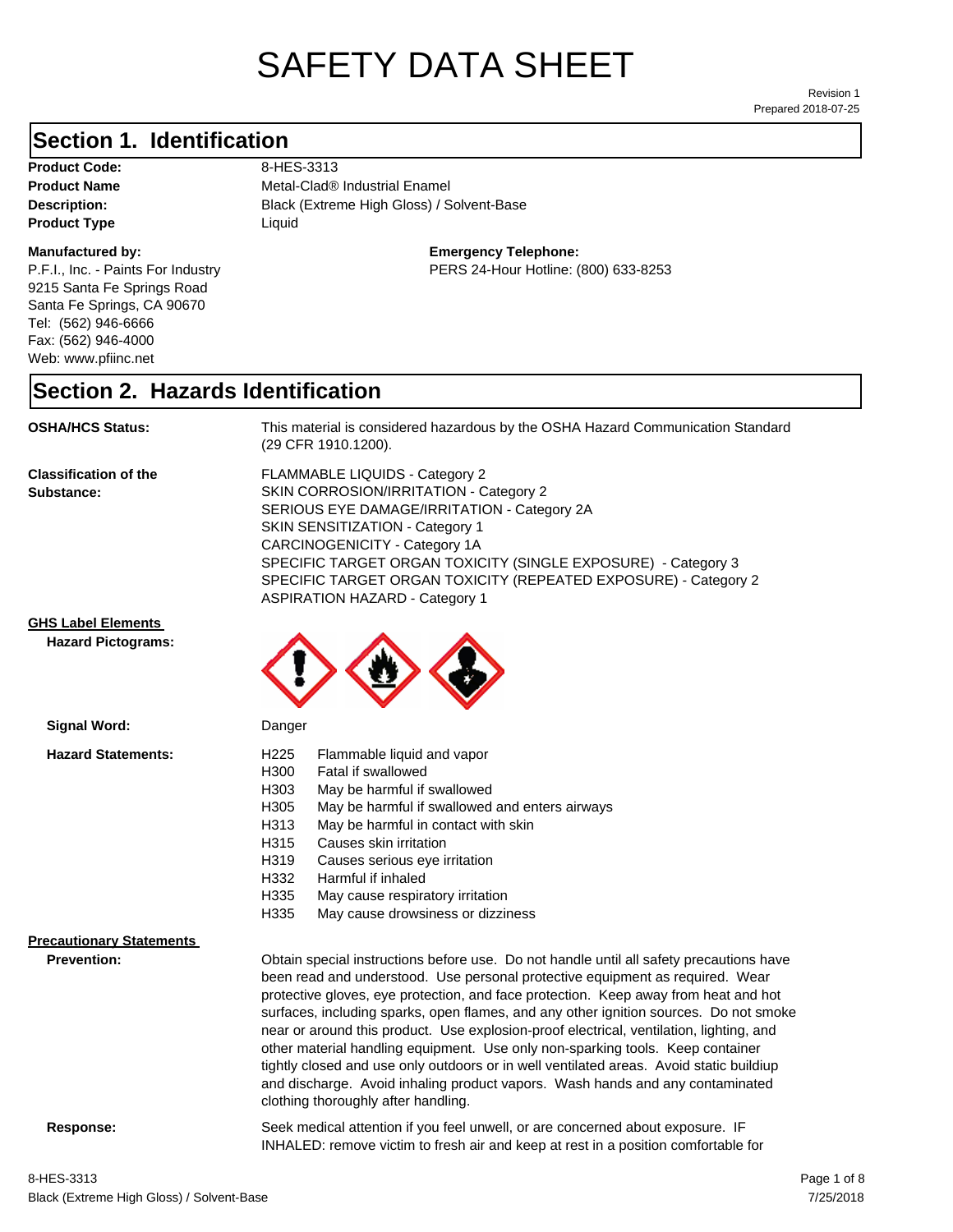| <b>Storage &amp; Disposal:</b>              | breathing. IF SWALLOWED: contact a poison control center or physician immediately.<br>Do not induce vomiting. IN CASE OF SKIN OR HAIR CONTACT: remove all<br>contaminated clothing, and wash skin with soap and water. If irritation or rash occurs,<br>get medical attention. IF IN EYES: rinse with copious amounts of water for several<br>minutes. Remove contact lenses, if present and easy to do so. If eye irritation persists,<br>seek medical attention.<br>Store in a locked and secure environment. Store in a cool, well ventilated area away<br>from direct sunlight and heat. Dispose of contents and container in accordance with all<br>local, regional, state, and federal regulations.                                                                                                                                                                                                                                                                                                                |
|---------------------------------------------|--------------------------------------------------------------------------------------------------------------------------------------------------------------------------------------------------------------------------------------------------------------------------------------------------------------------------------------------------------------------------------------------------------------------------------------------------------------------------------------------------------------------------------------------------------------------------------------------------------------------------------------------------------------------------------------------------------------------------------------------------------------------------------------------------------------------------------------------------------------------------------------------------------------------------------------------------------------------------------------------------------------------------|
| <b>Supplemental Label</b><br>Elements:      | Ensure adequate ventilation at all times when using this product and when sanding the<br>dried film. Wear an appropriate, NIOSH approved particulate respirator. Follow all<br>respirator manufacturer's directions for proper use. Abrading or sanding this product's<br>dried film may release crystalline silica which has been shown to cause lung damage<br>and may cause cancer following long term exposure. Rags, sandpaper, steel wool,<br>and other abrading materials or waste containing this product may spontaneously<br>combust when improperly disposed of. Product contains solvents which can cause<br>permanent brain and nervous system damage. Intentional misuse by concentrating<br>and inhaling the contents of this product can be harmful or fatal. Do not transfer<br>contents to another container.<br>PROPOSITION 65 WARNING: this product contains chemicals known to the State of<br>California to cause cancer and birth defects or other reproductive harm.<br>FOR INDUSTRIAL USE ONLY. |
| <b>Hazards not otherwise</b><br>classified: | None known.                                                                                                                                                                                                                                                                                                                                                                                                                                                                                                                                                                                                                                                                                                                                                                                                                                                                                                                                                                                                              |

## **Section 3. Composition/Information on Ingredients**

| Chemical Name / CAS No                                                              |
|-------------------------------------------------------------------------------------|
| <b>Regular Mineral Spirits</b><br>64741-41-9<br>10 to 20%<br>Vapor Pressure: 2 mmHg |
| Calcium Carbonate<br>1317-65-3<br>10 to 20%                                         |
| Naphtha<br>64742-89-8<br>5 to 10%<br>Vapor Pressure: 12 mmHg                        |
| Xylene<br>1330-20-7<br>1 to 5%<br>Vapor Pressure: 1.06 kPa                          |
| Carbon Black<br>1333-86-4<br>1 to 5%                                                |

## **Section 4. First Aid Measures**

#### **Description of First Aid Measures**

| <b>Eve Contact:</b> | Immediately flush eyes with copious amounts of water. Remove any contact lenses.<br>Rinse for at least 10 minutes. Get medical attention.                                                                                                                                                                                                                                                                                                                                                                                                                 |
|---------------------|-----------------------------------------------------------------------------------------------------------------------------------------------------------------------------------------------------------------------------------------------------------------------------------------------------------------------------------------------------------------------------------------------------------------------------------------------------------------------------------------------------------------------------------------------------------|
| Inhalation:         | Remove victim to fresh air and maintain in a rest position comfortable for breathing. If<br>fumes are still present, all rescuers should wear appropriate respirators. If victim<br>exhibits irregular breathing, trained personnel should provide artificial respiration or<br>oxygen. Mouth-to-mouth resuscitation may be dangerous. If necessary, contact a<br>poison control center or physician immediately. If victim is unconscious, place in a<br>recovery position and seek medical help immediately. Maintain an open airway for the<br>victim. |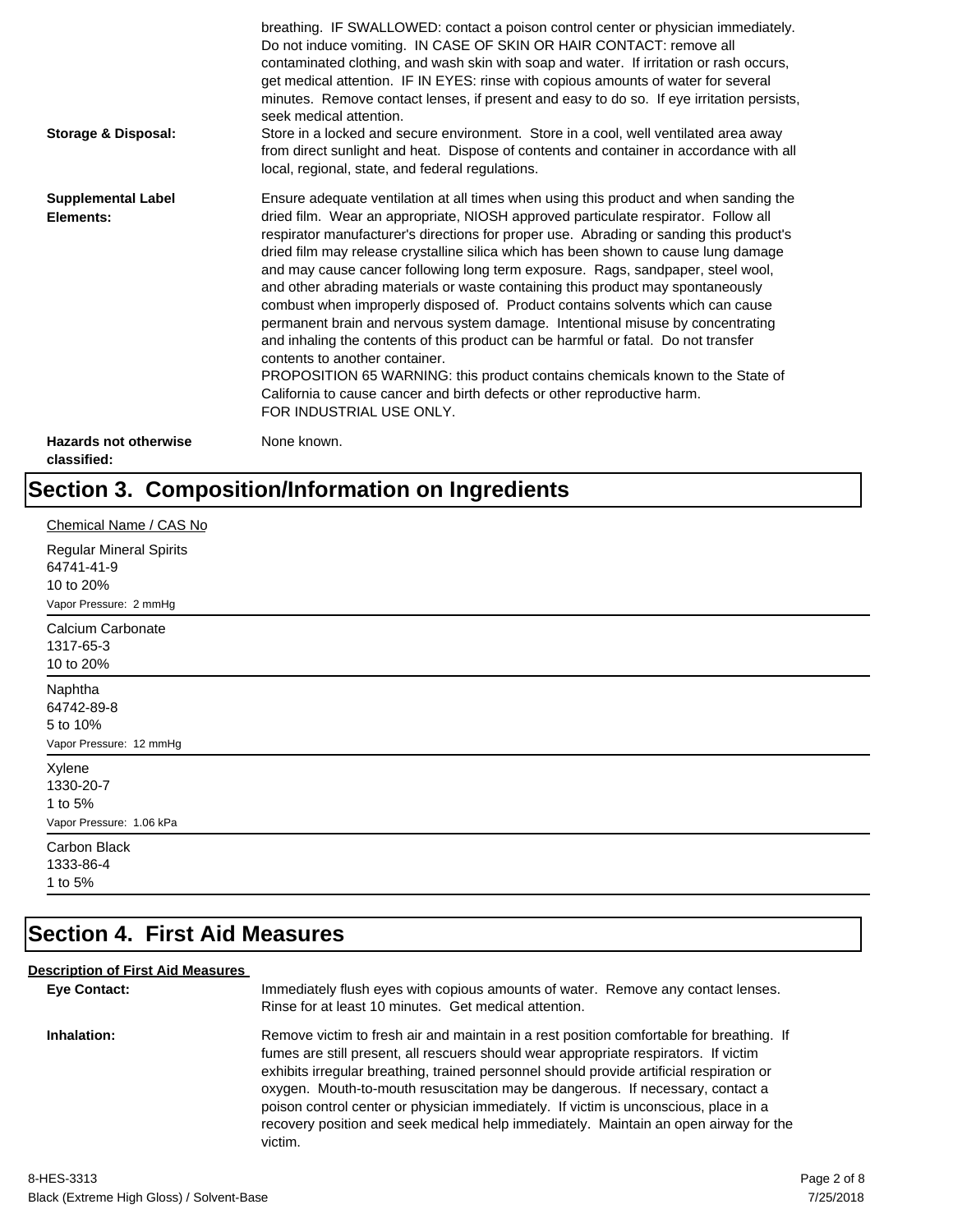| <b>Skin Contact:</b>                                | Wash affected areas with soap and water. Remove contaminated clothing and shoes.<br>Continue to rinse the affected area for at least ten minutes. Get medical attention if<br>discomfort continues. Avoid further exposure in the event of any symptoms or<br>complaints.                                                                                                                                                                                                                                                                                                                                                                                                                                                                                                                                                             |
|-----------------------------------------------------|---------------------------------------------------------------------------------------------------------------------------------------------------------------------------------------------------------------------------------------------------------------------------------------------------------------------------------------------------------------------------------------------------------------------------------------------------------------------------------------------------------------------------------------------------------------------------------------------------------------------------------------------------------------------------------------------------------------------------------------------------------------------------------------------------------------------------------------|
| Ingestion:                                          | If product is ingested, contact a poison control center or a physician immediately. Do<br>not induce vomitting. Rinse mouth with water and remove dentures, if any. Remove<br>victim to fresh air and keep at rest in a comfortable position to facilitate breathing. If<br>the victim is conscious and the product has been swallowed, provide small quantities of<br>water to drink. Cease if the victim feels sick, as vomitting may be dangerous.<br>Aspiration hazard if swallowed. This product can enter the lungs and cause damage.<br>If vomitting occurs, the head should be kept low so that vomit does not enter the lungs.<br>Never administer anything by mouth to an unconscious person. If unconscious, place<br>in a recovery position while medical attention is sought. Maintain an open airway for<br>the victim. |
| <b>Potential Acute Health Effects</b>               |                                                                                                                                                                                                                                                                                                                                                                                                                                                                                                                                                                                                                                                                                                                                                                                                                                       |
| <b>Eye Contact:</b>                                 | Causes serious eye irritation.                                                                                                                                                                                                                                                                                                                                                                                                                                                                                                                                                                                                                                                                                                                                                                                                        |
| Inhalation:                                         | Can cause central nervous system depression. May cause drowsiness and dizziness<br>as well as respiratory irritation.                                                                                                                                                                                                                                                                                                                                                                                                                                                                                                                                                                                                                                                                                                                 |
| <b>Skin Contact:</b>                                | Causes skin irritation. May cause an allergic skin reaction.                                                                                                                                                                                                                                                                                                                                                                                                                                                                                                                                                                                                                                                                                                                                                                          |
| Ingestion:                                          | Can cause central nervous system depression. May be fatal if swallowed and allowed<br>to enter airways. Irritating to mouth, throat and stomach.                                                                                                                                                                                                                                                                                                                                                                                                                                                                                                                                                                                                                                                                                      |
| <b>Over-Exposure Signs &amp; Symptoms</b>           |                                                                                                                                                                                                                                                                                                                                                                                                                                                                                                                                                                                                                                                                                                                                                                                                                                       |
| <b>Eye Contact:</b>                                 | Adverse symptoms may include: pain or irritation, watering, redness.                                                                                                                                                                                                                                                                                                                                                                                                                                                                                                                                                                                                                                                                                                                                                                  |
| Inhalation:                                         | Adverse symptoms may include: respiratory tract irritation, coughing, nausea or<br>vomiting, headache, drowsiness or fatigue, dizziness or vertigo, unconsciousness.                                                                                                                                                                                                                                                                                                                                                                                                                                                                                                                                                                                                                                                                  |
| <b>Skin Contact:</b>                                | Adverse symptoms may include: irritation, redness.                                                                                                                                                                                                                                                                                                                                                                                                                                                                                                                                                                                                                                                                                                                                                                                    |
| Ingestion:                                          | Adverse symptoms may include: nausea, vomiting.                                                                                                                                                                                                                                                                                                                                                                                                                                                                                                                                                                                                                                                                                                                                                                                       |
|                                                     | <u>Indication of immediate medical attention and special treatment needed</u>                                                                                                                                                                                                                                                                                                                                                                                                                                                                                                                                                                                                                                                                                                                                                         |
| <b>Notes to Physician:</b>                          | Treat symptomatically. Contact poison treatment specialists if large quantities have<br>been ingested or inhaled.                                                                                                                                                                                                                                                                                                                                                                                                                                                                                                                                                                                                                                                                                                                     |
| <b>Specific Treatments:</b>                         | None specified.                                                                                                                                                                                                                                                                                                                                                                                                                                                                                                                                                                                                                                                                                                                                                                                                                       |
| <b>Protection of First Aid</b><br><b>Providers:</b> | No action should be taken involving any personal risk or without proper training. If<br>fumes are still present, rescuers should wear appropriate respirators or a self<br>contained breathing apparatus. Mouth-to-mouth resuscitation may be dangerous for<br>the first aid provider. Wash all contaminated clothing with soap and water before<br>removal.                                                                                                                                                                                                                                                                                                                                                                                                                                                                          |

## **Section 5. Fire Fighting Measures**

| <b>Extinguishing Media</b>                        |                                                                                                                                                                                                                                                                                                                                                                                                                   |
|---------------------------------------------------|-------------------------------------------------------------------------------------------------------------------------------------------------------------------------------------------------------------------------------------------------------------------------------------------------------------------------------------------------------------------------------------------------------------------|
| <b>Suitable Media:</b>                            | Dry chemical, CO2, water spray (fog), foam, dry sand.                                                                                                                                                                                                                                                                                                                                                             |
| Unsuitable Media:                                 | Do not use water jet.                                                                                                                                                                                                                                                                                                                                                                                             |
| <b>Specific Hazards:</b>                          | The material contains flammable liquid and vapor. Closed containers may explode<br>when exposed to extreme heat as a result of buildup of steam. Vapors may form<br>explosive mixtures with air. Vapors can travel to a source of ignition and flash back.<br>Keep containers tightly closed and isolate from heat, electrical equipment, sparks, and<br>open flames. No unusual fire or explosion hazards noted. |
| <b>Special Firefighting</b><br><b>Procedures:</b> | Water may be used to cool closed containers to prevent pressure buildup and possible<br>autoignition or explosion. Evacuate area and fight fire from safe distance. Containers<br>may explode when heated. Firefighters should wear appropriate protective equipment<br>and self-contained breathing apparatus with a full face-piece operated in positive<br>pressure mode.                                      |

## **Section 6. Accidental Release Measures**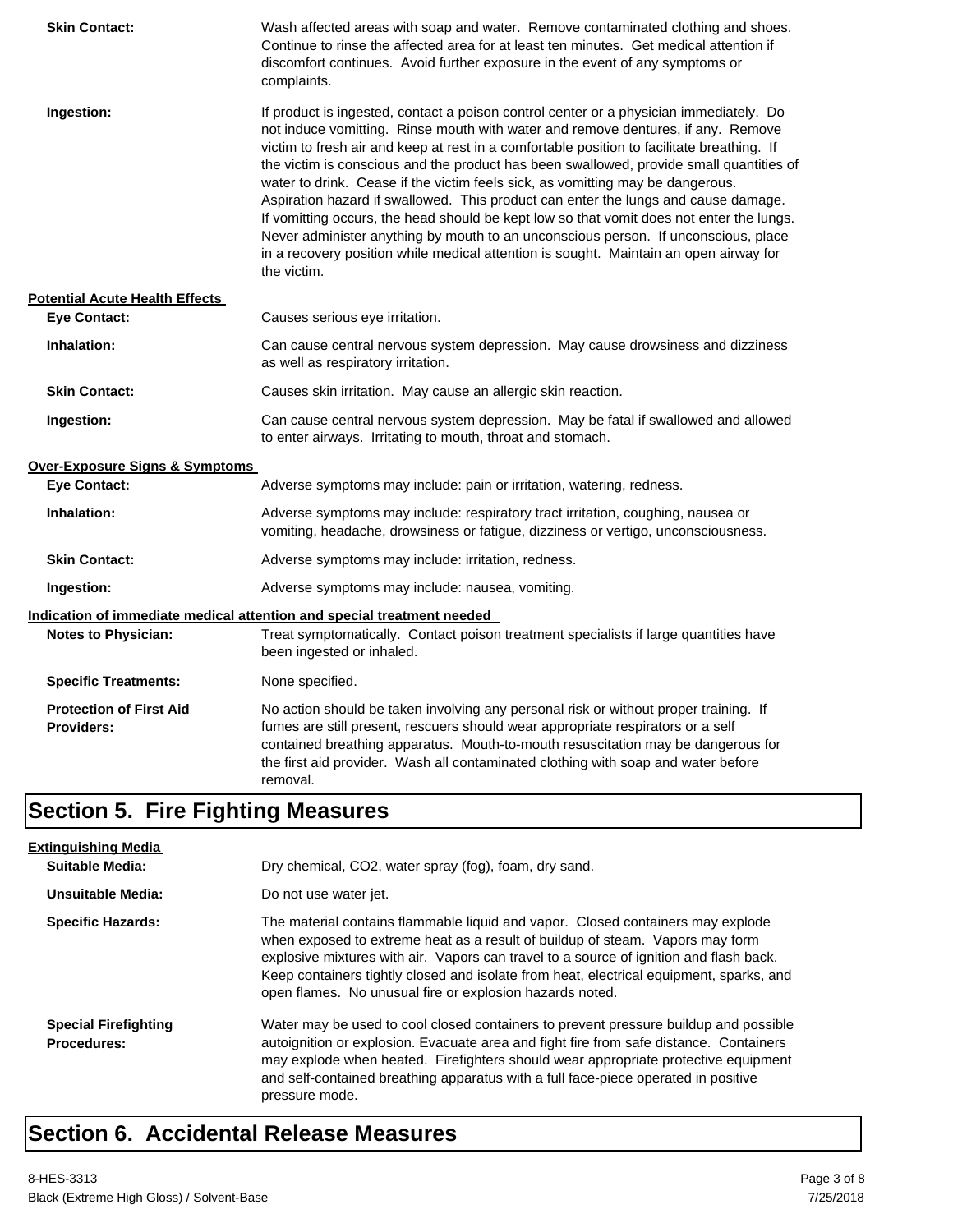| <b>Environmental Precautions:</b>                               | Avoid dispersal of spilled material and runoff from contacting soil, waterways, drains,<br>and sewers. Inform the relevant authorities if the product has caused environmental<br>pollution.                                                                                                                                                                                                                                                                                                                                                                                        |
|-----------------------------------------------------------------|-------------------------------------------------------------------------------------------------------------------------------------------------------------------------------------------------------------------------------------------------------------------------------------------------------------------------------------------------------------------------------------------------------------------------------------------------------------------------------------------------------------------------------------------------------------------------------------|
| <b>Steps to be Taken if Material</b><br>is Released or Spilled: | Contain spilled liquid with sand or earth. Do not use combustible materials such as<br>sawdust. Eliminate all ignition sources and use explosion-proof equipment. Place<br>material in a container and dispose of according to local, regional, state, and federal<br>regulations. Ventilate area and remove product with inert absorbent and non-sparking<br>tools. Do not incinerate closed containers.                                                                                                                                                                           |
| <b>Small Spills:</b>                                            | Stop leak if doing so can be done without risk. Remove containers from spill area.<br>Use non-sparking tools. Dilute with water and mop up if water-soluble. If not<br>water-soluble, absorb with inert dry material and place in appropriate waste container.<br>Dispose of via a licensed waste disposal contractor.                                                                                                                                                                                                                                                              |
| Large Spills:                                                   | Stop leak if doing so can be done without risk. Remove containers from spill area.<br>Use non-sparking tools. Approach the release from upwind. Prevent entry into<br>sewers, waterways, basements, or confined areas. Wash spillages into an effluent<br>treatment plant or proceed as follows: contain and collect spillage with inert absorbent<br>materials and place in a container for disposal according to local regulations. Dispose<br>of via a licensed waste disposal contractor. See Section 1 for emergency contact<br>information and Section 13 for waste disposal. |

#### **Section 7. Handling and Storage**

**Handling:** Wash thoroughly after handling. Eating, drinking, and smoking should be prohibited in areas where this material is handled, stored, and processed. Wash hands and face before eating or drinking. Remove contaminated clothing and launder before reuse. Use only with adequate ventilation. Follow all SDS and label precautions even after container is emptied, as it may retain product residues. Avoid breathing fumes, vapors, or mist. Avoid contact with eyes, skin, and clothing.

Storage: Store in a dry, cool, well ventilated place. Keep container tightly closed while not in use. Isolate from heat, electrical equipment, sparks, and open flame. Do not store above 120 degrees Fahrenheit. Store large quantities in buildings designed and protected for storage of NFPA Class II combustible liquids. Protect from heat, moisture, and foreign materials.

#### **Section 8. Exposure Controls/Personal Protection**

| Chemical Name / CAS No<br><b>Regular Mineral Spirits</b><br>64741-41-9<br>10 to 20%<br>Vapor Pressure: 2 mmHg | <b>OSHA Exposure Limits</b><br>$100$ ppm | <b>ACGIH Exposure Limits</b><br>100 ppm | <b>Other Exposure Limits</b> |
|---------------------------------------------------------------------------------------------------------------|------------------------------------------|-----------------------------------------|------------------------------|
| Calcium Carbonate<br>1317-65-3<br>10 to 20%                                                                   | 15 mg/m3                                 | 10 mg/m3                                |                              |
| Naphtha<br>64742-89-8<br>5 to 10%<br>Vapor Pressure: 12 mmHg                                                  | 500 ppm                                  | 300 ppm                                 |                              |
| Xylene<br>1330-20-7<br>1 to 5%<br>Vapor Pressure: 1.06 kPa                                                    | 100 ppm                                  | 100 ppm                                 |                              |
| Carbon Black<br>1333-86-4<br>1 to 5%                                                                          | $3.5$ mg/m $3$                           | $3.5$ mg/m $3$                          |                              |

**Engineering Controls:** Use process enclosures, local exhaust ventilation, or other engineering controls to keep worker exposure to airborne contaminants below any recommended or statutory limits. The engineering controls also need to keep gas, vapor, or dust concentrations below any lower explosive limits. Use explosion-proof ventilation equipment.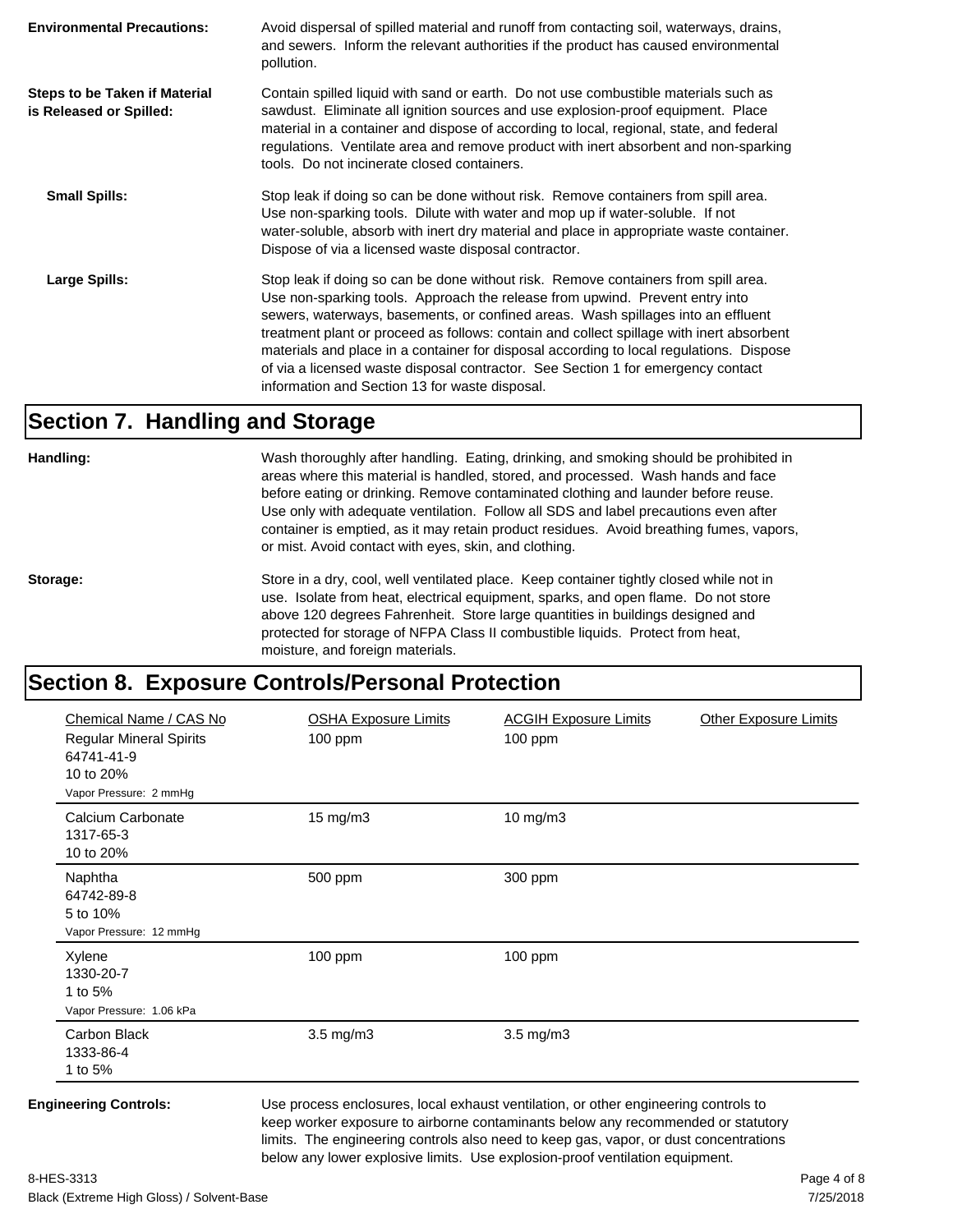| <b>Environmental Controls:</b> | Emissions from ventilation or work process equipment should be checked to ensure<br>they comply with the requirements of environmental protection legislation. In some<br>cases, fume scrubbers, filters, and other engineering modifications to the process<br>equipment may be required to reduce emissions to acceptable levels.                                                                                                                                                                                                                                                                                                                                                                                                                                                                                   |
|--------------------------------|-----------------------------------------------------------------------------------------------------------------------------------------------------------------------------------------------------------------------------------------------------------------------------------------------------------------------------------------------------------------------------------------------------------------------------------------------------------------------------------------------------------------------------------------------------------------------------------------------------------------------------------------------------------------------------------------------------------------------------------------------------------------------------------------------------------------------|
| <b>Respiratory Protection:</b> | Use a properly fitted, air-purifying or air-fed respirator complying with an approved<br>standard if a risk assessment indicates this is necessary. Respiratory protection<br>programs that meet OSHA 1910.134 and ANSI Z88.2 requirements must be followed<br>when workplace conditions warrant a respirator's use. A NIOSH/MSHA approved<br>respirator with an organic vapor cartridge may be permissible under circumstances<br>where airborne concentrations are expected to exceed exposure limits. Protection<br>provided by air purifying respirators is limited. Use a positive pressure, air supplied<br>respirator if there is any potential for an uncontrolled release, exposure levels are not<br>known, or in any circumstances where air purifying respirators may not provide<br>adequate protection. |
| <b>Skin Protection:</b>        | Use impervious, chemical resistant gloves to prevent prolonged skin contact and<br>absorption of material through the skin. Nitrile or neoprene gloves may afford<br>adequate protection. Personal protective equipment for the body should be selected<br>based on the task being performed and the risks involved, and should be approved by<br>a specialist before handling this product. Where there is a risk of ignition from static<br>electricity, wear anti-static protective clothing. For best protection, the clothing should<br>include anti-static boots, gloves, and overalls. Appropriate footwear should always be<br>used.                                                                                                                                                                          |
| <b>Eye Protection:</b>         | Safety eyewear, such as splash goggles or a full face shield, should be worn at all<br>times to protect against splashes of liquids.                                                                                                                                                                                                                                                                                                                                                                                                                                                                                                                                                                                                                                                                                  |
| <b>Hygienic Measures:</b>      | Wash thoroughly with soap and water before eating, drinking, or smoking. Remove<br>contaminated clothing immediately and launder before reuse.                                                                                                                                                                                                                                                                                                                                                                                                                                                                                                                                                                                                                                                                        |

### **Section 9. Physical and Chemical Properties**

| <b>Physical State:</b>        | Liquid            |
|-------------------------------|-------------------|
| Odor:                         | Solvent odor      |
|                               |                   |
| Vapor Density                 | Heavier than air  |
| Vapor Density                 | 4.25              |
| Vapor Pressure                | 5 mmHg            |
| Evaporation Rate              | Slower than ether |
| Boiling Range                 | 85 to 157 C       |
| Specific Gravity (SG)         | 1.048             |
| Material VOC (Lb / Gal)       | 2.68              |
| Material VOC $(g/L)$          | 320.63            |
| Coating VOC (Lb/Gal)          | 2.69              |
| Coating VOC (g/L)             | 322.30            |
| Flash Point:                  | 32 C (90 F)       |
| Autoignition:                 | Will not occur    |
| LEL: L                        | 1.0%              |
|                               | UEL: 8.0 %        |
| <b>Partition Coefficient.</b> | Not available     |
| n-octanol/water:              |                   |
| Auto-ignition temperature:    | Not available     |
|                               |                   |

### **Section 10. Stability and Reactivity**

**Conditions to Avoid:** Avoid temperatures above 120 degrees Fahrenheit. Avoid all possible sources of ignition. Do not pressurize, cut, weld, braze, drill, or expose containers to heat. Do not allow vapor to accumulate in low or confined areas. Avoid contact with strong acid and strong bases.

**Incompatibility:** Incompatible with strong oxidizing agents.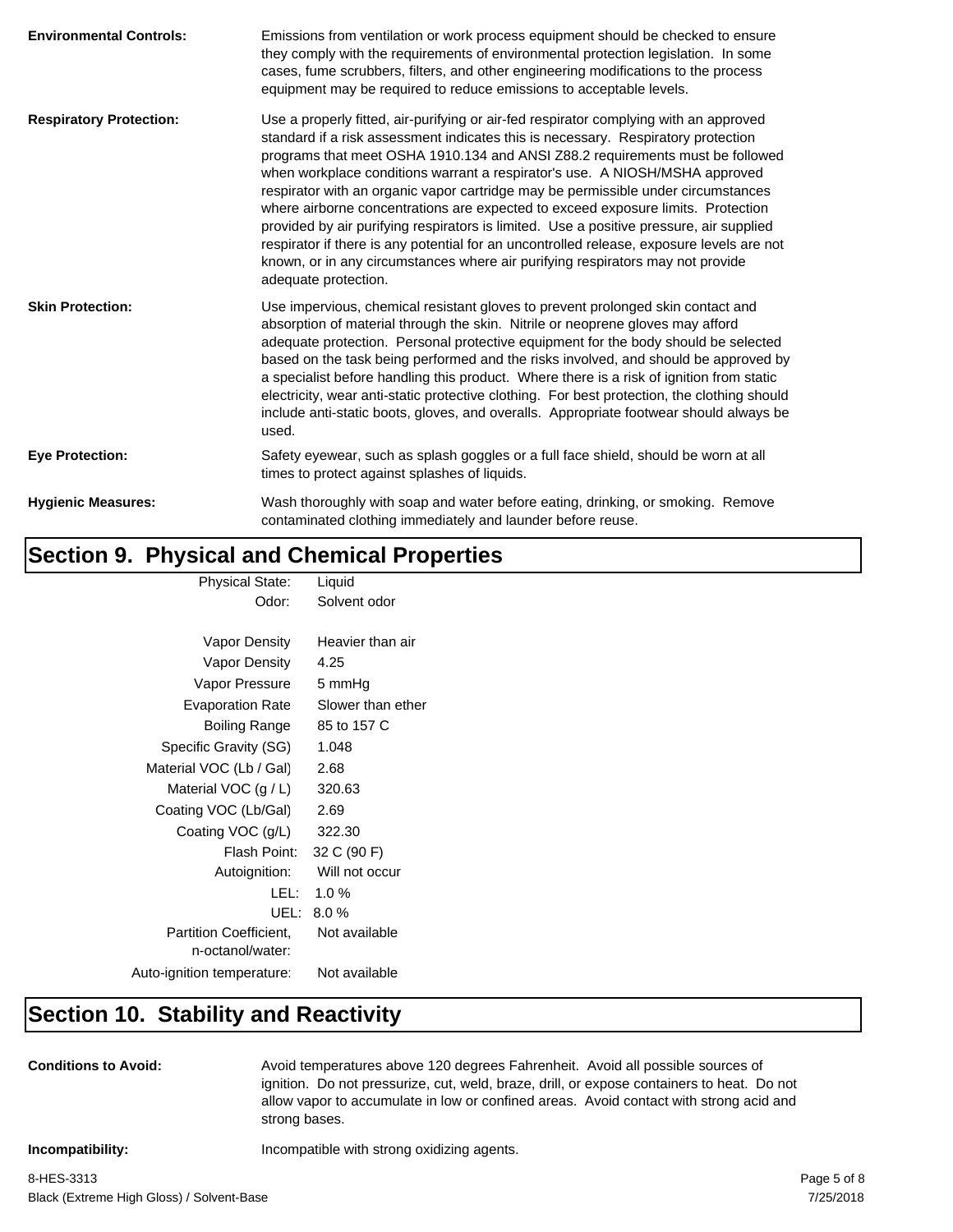| <b>Hazardous Decomposition:</b>  | By open flame, carbon monoxide and carbon dioxide. When heated to decomposition,<br>product emits acrid smoke and irritating fumes. Contains solvents which may form<br>carbon monoxide, carbon dioxide, and formaldehyde. |
|----------------------------------|----------------------------------------------------------------------------------------------------------------------------------------------------------------------------------------------------------------------------|
| <b>Hazardous Polymerization:</b> | Will not occur under normal conditions.                                                                                                                                                                                    |
| Stability:                       | The product is stable.                                                                                                                                                                                                     |

#### **Section 11. Toxicological Information**

| <b>Effects of Over-Exposure</b> |                                                                                                                                                                                                                                                                                                                                                                                                                                                                                                                                                                                                                                                                                                                                                                                                                                                                                                                                                                                                                                                                                                                                                                                                                                                                                                                                                                                                                      |
|---------------------------------|----------------------------------------------------------------------------------------------------------------------------------------------------------------------------------------------------------------------------------------------------------------------------------------------------------------------------------------------------------------------------------------------------------------------------------------------------------------------------------------------------------------------------------------------------------------------------------------------------------------------------------------------------------------------------------------------------------------------------------------------------------------------------------------------------------------------------------------------------------------------------------------------------------------------------------------------------------------------------------------------------------------------------------------------------------------------------------------------------------------------------------------------------------------------------------------------------------------------------------------------------------------------------------------------------------------------------------------------------------------------------------------------------------------------|
| <b>Eye Contact:</b>             | Causes serious eye irritation.                                                                                                                                                                                                                                                                                                                                                                                                                                                                                                                                                                                                                                                                                                                                                                                                                                                                                                                                                                                                                                                                                                                                                                                                                                                                                                                                                                                       |
| <b>Skin Contact:</b>            | Prolonged or repeated skin contact may cause irritation. Allergic reactions are<br>possible.                                                                                                                                                                                                                                                                                                                                                                                                                                                                                                                                                                                                                                                                                                                                                                                                                                                                                                                                                                                                                                                                                                                                                                                                                                                                                                                         |
| Inhalation:                     | Harmful if inhaled. High gas, vapor, mist, or dust concentrations may be harmful if<br>inhaled. Avoid breathing fumes, spray, vapors, or mist. May cause headaches and<br>dizziness. High vapor concentrations are irritating to the eyes, nose, throat, and lungs.<br>Prolonged or excessive inhalation may cause respiratory tract irritation.                                                                                                                                                                                                                                                                                                                                                                                                                                                                                                                                                                                                                                                                                                                                                                                                                                                                                                                                                                                                                                                                     |
| Ingestion:                      | Harmful or fatal if swallowed. Aspiration hazard if swallowed; can enter lungs and<br>cause damage.                                                                                                                                                                                                                                                                                                                                                                                                                                                                                                                                                                                                                                                                                                                                                                                                                                                                                                                                                                                                                                                                                                                                                                                                                                                                                                                  |
| <b>Chronic Hazards:</b>         | High concentrations may lead to central nervous system effects (drowsiness,<br>dizziness, nausea, headaches, paralysis, burred vision) and damage. Reports have<br>associated repeated and prolonged occupational overexposure to solvents with<br>permanent brain and nervous system damage. Contains carbon black pigment.<br>Chronic inflammation, lung fibrosis, and lung tumors have been observed in<br>experimental tests involving rats exposed to excessive concentrations of carbon black<br>and several insoluble dust particles for long periods of time. Tumors have not been<br>observed in other species under similar circumstances. Epidemiological studies of<br>North American workers show no evidence of clinically significant negative health<br>effects from occupational exposure to carbon black. Carbon black is listed as a Group<br>2B - Possibly Carcinogenic to Humans, by IARC and is proposed to be listed as A4 -<br>Not Classified as a Human Carcinogen by the American Conference of Governmental<br>Industrial Hygienists. Significant exposure is unlikely during typical application of this<br>product by roller or brush. Risk of overexposure depends on the duration and level of<br>exposure to dust from such processes as repeated sanding of dried surfaces, or<br>inhalation of spray mist, and the actual concentration of carbon black in the product<br>formula. |
|                                 | Product contains titanium dioxide, which is listed as a Group 2B - Possibly<br>Carcinogenic to Humans by IARC. No significant exposure to titanium dioxide is<br>anticipated while using this product, in which titanium dioxide is bound to other<br>materials including resin and other pigments, during brush or rolling application.<br>Overexposure risks depend on duration and level of exposure to dust, such as from<br>repeated sanding of this product's dried film, or inhalation of spray mist, and the actual<br>concentration of titanium dioxide in the product formula. For additional information,<br>refer to IARC Monograph, Volume 93, 2010.                                                                                                                                                                                                                                                                                                                                                                                                                                                                                                                                                                                                                                                                                                                                                    |
| <b>Primary Routes of Entry:</b> | Eye contact, ingestion, inhalation, absorption through the skin, skin contact.                                                                                                                                                                                                                                                                                                                                                                                                                                                                                                                                                                                                                                                                                                                                                                                                                                                                                                                                                                                                                                                                                                                                                                                                                                                                                                                                       |
| <b>Acute Toxicity Values:</b>   | Acute effects of this product have not been tested. Available data on individual<br>components, if any, will be listed below.                                                                                                                                                                                                                                                                                                                                                                                                                                                                                                                                                                                                                                                                                                                                                                                                                                                                                                                                                                                                                                                                                                                                                                                                                                                                                        |
|                                 |                                                                                                                                                                                                                                                                                                                                                                                                                                                                                                                                                                                                                                                                                                                                                                                                                                                                                                                                                                                                                                                                                                                                                                                                                                                                                                                                                                                                                      |

### **Section 12. Ecological Information**

**Ecological Information:** Product is a mixture of listed components.

#### **Section 13. Disposal Information**

**Disposal Considerations:** The generation of waste should be avoided or minimized wherever possible. Disposal of this product, solutions, and any by-products should at all times comply with relevant environmental protection regulations and waste disposal regulations, in addition to any local or regional restrictions which may be in effect. Surplus and non-recyclable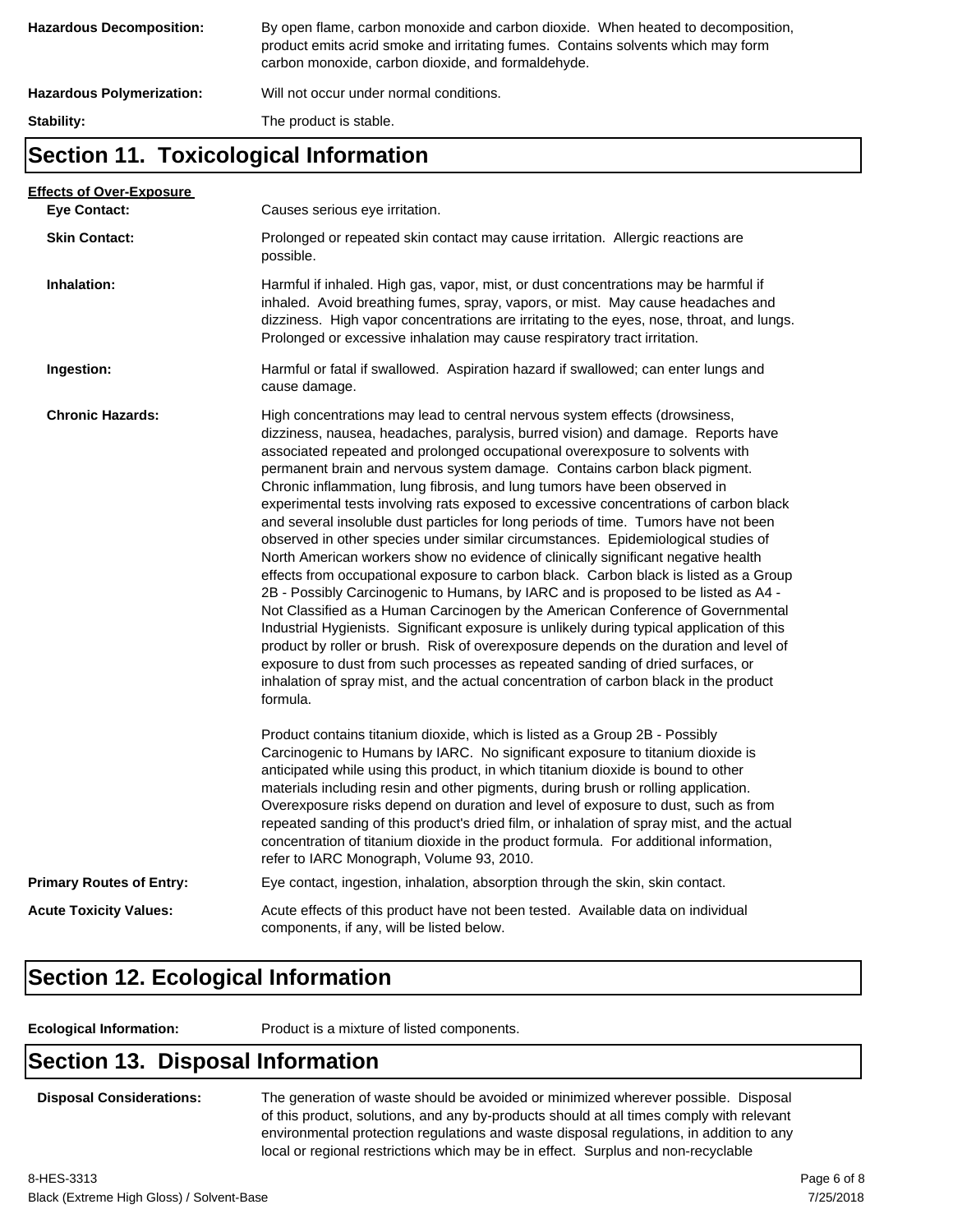products should be disposed of via a licensed waste disposal contractor. Waste should not be disposed of untreated to the sewer unless fully compliant with the requirements of all authorities with jurisdiction. Waste packaging should be recycled whenever possible. Incineration or landfill should only be considered when recycling is not feasible. Take care when handling empty containers as they may retain some residual product. Vapor from residue may create a flammable or explosive atmosphere within the used container. Do not expose empty containers to heat or sparks, and do not weld, cut, or grind used containers unless they have been thoroughly cleaned. Avoid contact of spilled material with soil, waterways, drains, and sewer systems.

#### **Section 14. Transport Information**

|                          | Domestic (US DOT) | <b>International (IMDG)</b> | Air (IATA) | Canada (TDG) |
|--------------------------|-------------------|-----------------------------|------------|--------------|
| <b>UN Number:</b>        | 1263              | 1263                        | 1263       | 1263         |
| <b>UN Shipping Name:</b> | Paint             | Paint                       | Paint      | Paint        |
| <b>Hazard Class:</b>     | 3                 | 3                           | 3          | 3            |
| <b>Packing Group:</b>    | Ш                 | Ш                           | Ш          | Ш            |
| <b>Limited Quantity:</b> | Yes               | Yes                         | Yes        | Yes          |

**Special Considerations:** The presence of a shipping description for a particular mode of transport does not indicate that the product is packaged suitably for that mode of transport. All packaging should be reviewed for suitability prior to shipment, so that compliance with applicable regulations can be ensured. Compliance with all applicable regulations is the sole responsibility of the person offering the product for transport. Persons loading and unloading dangerous goods should be trained in all the risks associated with the substances at hand, and on all actions to be taken in case of an emergency situation.

#### **Section 15. Regulatory Information**

| <b>U.S. Federal Regulations</b>                            |                                                                                                                                                                                                                                                                                         |  |  |  |
|------------------------------------------------------------|-----------------------------------------------------------------------------------------------------------------------------------------------------------------------------------------------------------------------------------------------------------------------------------------|--|--|--|
| <b>CERCLA - SARA Hazard</b><br>Category:                   | This product has been reviewed according to the EPA hazard categories promulgated by<br>Sections 311 and 312 of the Superfund Amendment and Reauthorization Act of 1986,<br>known as SARA Title III, and is considered to meet the following categories under<br>applicable conditions: |  |  |  |
|                                                            | Fire Hazard, Acute Health Hazard, Chronic Health Hazard                                                                                                                                                                                                                                 |  |  |  |
| <b>SARA Section 313:</b>                                   | This product contains the following substances subject to the reporting requirements of<br>Section 313 of Title III of the Superfund Amendment and Reauthorization Act of 1986 as<br>well as 40 CFR Section 372:                                                                        |  |  |  |
|                                                            | 1330-20-7<br>Xylene 1.0 - 5%                                                                                                                                                                                                                                                            |  |  |  |
| <b>Toxic Substances Control</b><br>Act:                    | This product contains the following chemical substances subject to the reporting<br>requirements of TSCA 12(B) if exported from the United States:                                                                                                                                      |  |  |  |
|                                                            | - None                                                                                                                                                                                                                                                                                  |  |  |  |
| <b>State Regulations</b>                                   |                                                                                                                                                                                                                                                                                         |  |  |  |
| <b>California Proposition 65:</b>                          | <b>WARNING:</b> This product can expose you to chemicals including titanium<br>dioxide, carbon black, and toluene, which are known to the State of California<br>to cause cancer and birth defects or other reproductive harm. For more<br>information, visit www.P65Warnings.ca.gov.   |  |  |  |
| <b>International Regulations</b><br><b>Canadian WHMIS:</b> | This SDS has been prepared in accordance with Controlled Product Regulations except for                                                                                                                                                                                                 |  |  |  |

the use of the 16 headings.

Black (Extreme High Gloss) / Solvent-Base 8-HES-3313